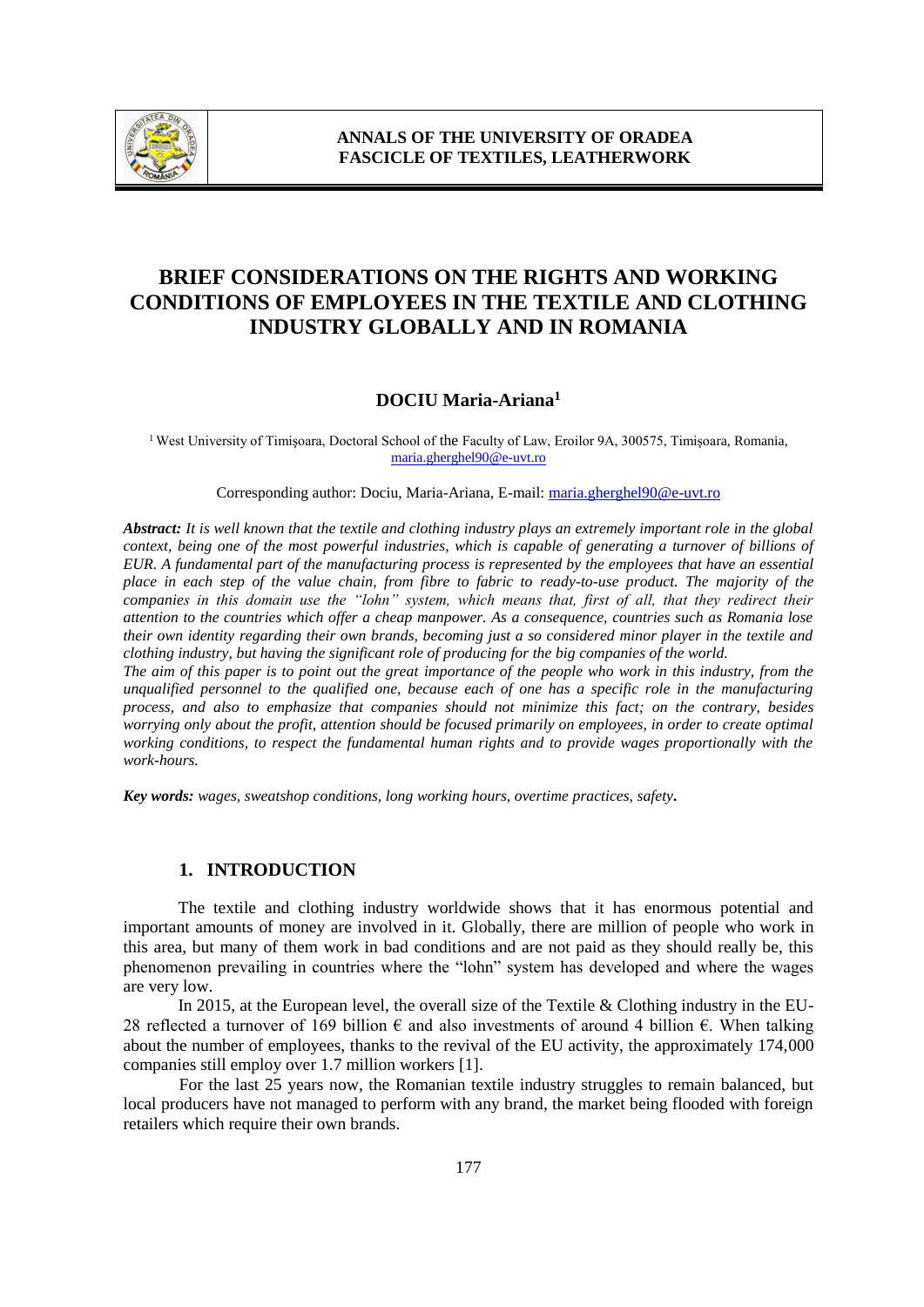

After 1990, the textile industry in Romania has somehow lost its identity. Even if during the communist era, Romania was known as one of the most popular destinations of production for major brands, nowadays many factories went bankrupt or were swallowed by the big foreign producers.

## **2. CHALLENGES FACED BY THE WORKERS IN THE TEXTILE INDUSTRY WORLDWIDE**

From the very beginning, we can state that the working conditions in the textile industry are not the easiest ones, and employees have to face a series of serious problems, such as:

- long working hours, exceeding the normal schedule;
- low or even very low wages;
- non-compliance with the workers' legal rights;
- the lack of individual labor contracts.

When the working environment is difficult or even dangerous for the employees, we talk about sweatshop (or sweat factory), to express the fact that workers have to stay more hours at their jobs, which, of course, is very unpleasant as these extra hours are either not paid at all or are being paid inappropriately.

So, the main problems are:

 $\triangleright$  poor working conditions, the so called "sweatshop" conditions, defined in long working hours every day, having to stay overtime at job and the income is not sufficient according to the hours of work; moreover, there are cases when people work even in the nights or in the weekends, without having enough time to rest;

 $\triangleright$  poor working conditions from the point of view of infrastructure; the bigger and bigger demand on the market of textiles and clothing has led to finding new places/buildings to work in, many of which were not designed for this type of activity. Also, often the machinery used is not as safe as it should be because in many cases is very old and has not been replaced for years. There are also cases when workers do not use the appropriate protective equipment and do not have the possibility to air the places in which they work, which, of course, is very dangerous for their health;

 $\triangleright$  low or very low wages, not according to the time of work and usually workers are paid by piece;

In other cases, the following have been pointed out:

 $\triangleright$  discrimination when it comes to genders (females are preferred);

 $\triangleright$  discrimination between females, for example, unmarried women are preferred; also, there are cases when women are obliged to sign an agreement not to get pregnant as long as they work at the factory. Moreover, there can be situations when pregnant workers suffer verbal abuse, higher production rates, longer work hours and more difficult tasks such as standing instead sitting or working in a hotter area;

 $\triangleright$  the forced labor:

 $\triangleright$  the lack of the freedom to associate; in some cases, employers even use physical violence against employees in order to stop them from starting riots or strikes;

 $\triangleright$  the child labor.

The worst global problem that has been reported is the one from Asia, where the working conditions are so burdensome, that the job in the textile industry is usually seen as "slave labor".

In many countries which suffer from poverty, the textile and clothing industries are considered a loophole, a helping hand for the poor people who at least have the possibility to earn a certain income, even it often is a small one, but first of all, the great benefit is the one of detaining a job as safe as possible. Unfortunately, from this situation of need which characterizes the population, arise the benefits for the companies, which take advantage of the fact that people in need accept any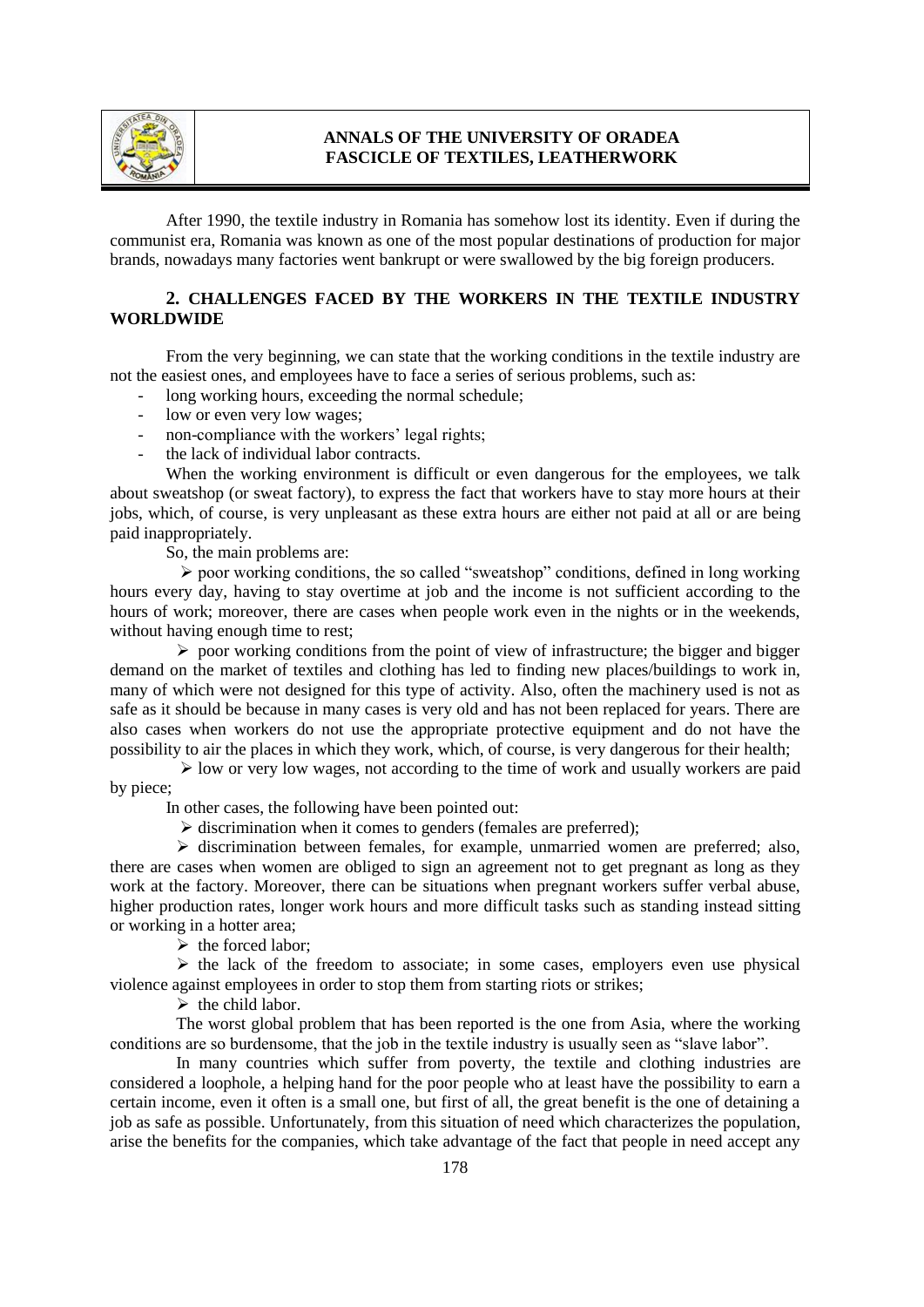

type of working conditions and of wages only to gain something. The purpose of the companies is to make manufacturers lower their production costs and to produce goods as quickly as possible.

Let's take, for example, Bangladesh, where the textile and clothing industry is the most important of the country, with approximately 86% of all exports; here, the wages are extremely low, but exactly this lead to the flourishing of this industry. Also, Bangladesh is world's second-largest garment exporter after China, with 60% of its clothes going to Europe and 23% to the US [2]. In Bangladesh, as in other countries as well, there are many people who work from home, the Bangladesh Home Workers' Association estimated that there are millions of home-based garment workers, because entire rural families are involved in the traditional embroidery work [3].

Because of the availability of raw materials and a large market, the textile and clothing industry in India has become the second largest provider of employment in this country; Pakistan is the fourth largest producer of cotton in the world; in the meanwhile the textile, leather products and footwear sectors - all combined - represented the fourth largest contributor to the manufacturing industry in Indonesia, with a market share of 7.8% for the quarter ending December 2013 [2].

In Europe, the textile and clothing industries still play an important role for the economy of the states, the European Union being the world's largest second exporter

Exact and recent data about the rate of employment in textile industry is very hard to find, as there are so many small and medium companies in this domain, and they do not always report the real number of employees, as they are in continuous change at this level.

| Country              | <b>Employment</b> in<br>textiles industry | <b>Employment</b> in<br>clothing industry | <b>Total employment</b><br>in textiles and<br>clothing industries | Year    |
|----------------------|-------------------------------------------|-------------------------------------------|-------------------------------------------------------------------|---------|
| China                | 6 700 000                                 | 4 501 100                                 | 11 201 100                                                        | 2010    |
| India                | 1 379 264                                 | 862 689                                   | 2 241 953                                                         | 2009    |
| Vietnam              | 195 551                                   | 844 069                                   | 1 0 39 6 20                                                       | 2010    |
| <b>Brazil</b>        | 308 155                                   | 671 356                                   | 979 511                                                           | 2010    |
| Indonesia            | 498 005                                   | 464 777                                   | 962 782                                                           | 2009    |
| Thailand             | 311 554                                   | 345 835                                   | 657 389                                                           | 2006    |
| Turkey               | 265 957                                   | 329 584                                   | 595 541                                                           | 2009    |
| Pakistan             | 438 657                                   | 62 3 88                                   | 501 045                                                           | 2006    |
| <b>United States</b> | 290 804                                   | 130 340                                   | 421 144                                                           | 2008    |
| Italy                | 182 177                                   | 199 001                                   | 381 178                                                           | 2008-09 |
| Sri Lanka            | 35 264                                    | 260 308                                   | 295 572                                                           | 2010    |
| Japan                | 137 772                                   | 137 665                                   | 275 437                                                           | 2010    |
| Mexico               | 83 674                                    | 163 118                                   | 246 792                                                           | 2010    |
| Egypt                | 130 815                                   | 103 268                                   | 234 083                                                           | 2010    |
| Taiwan (China)       | 114 253                                   | 87 261                                    | 201 514                                                           | 2006    |
| Romania              | 27 763                                    | 154 547                                   | 182 310                                                           | 2010    |
| Republic of Korea    | 87 868                                    | 76 701                                    | 164 569                                                           | 2008    |
| Morocco              | 34 0 26                                   | 129 508                                   | 163 534                                                           | 2010    |
| Poland               | 49 688                                    | 109 253                                   | 158 941                                                           | 2009    |
| Portugal             | 47 4 63                                   | 97 516                                    | 144 979                                                           | 2009    |
| Philippines          | 16853                                     | 105 875                                   | 122 728                                                           | 2008    |
| Germany              | 76 676                                    | 43 775                                    | 120 451                                                           | 2009    |
| Bulgaria             | 11 631                                    | 99 998                                    | 111 629                                                           | 2010    |
| Spain                | 43 948                                    | 62 181                                    | 106 129                                                           | 2009    |

*Table 1: Employment in the textile and clothing industry [4].*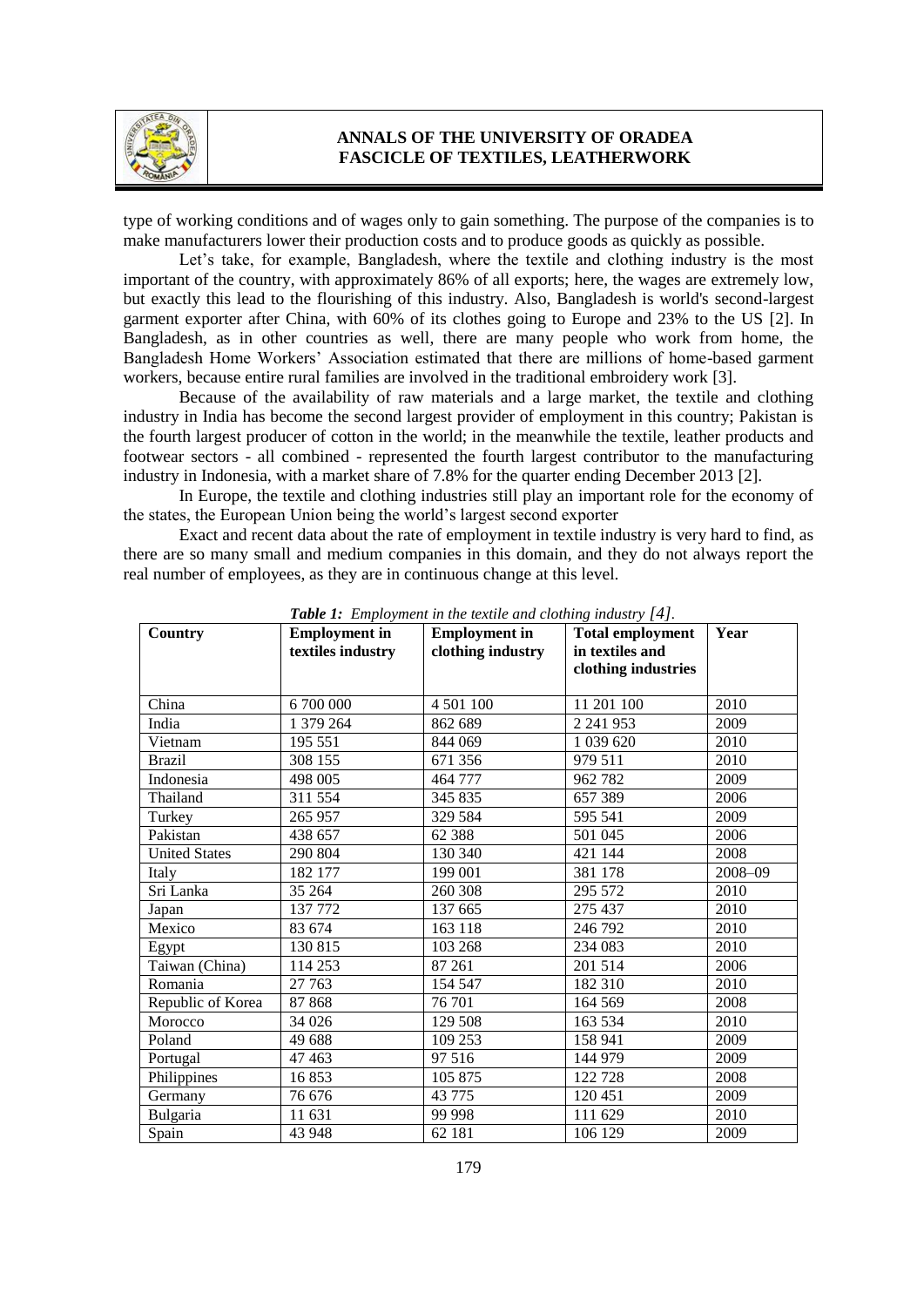

| France                    | 49 002  | 48 701  | 97 703 | 2009 |  |
|---------------------------|---------|---------|--------|------|--|
| Malaysia                  | 29 9 82 | 54 512  | 84 494 | 2010 |  |
| United Kingdom            | 55 250  | 28 0 56 | 83 306 | 2009 |  |
| Jordan                    | 3 797   | 33 683  | 37480  | 2010 |  |
| $- - -$<br>$\sim$<br>---- |         |         |        |      |  |

Source: UNIDO: International Yearbook of Industrial Statistics, Vienna, 2013.

## **3. INTERNATIONAL LEGAL ASPECTS REGARDING WAGES IN THE TEXTILE AND CLOTHING INDUSTRY**

The International Labor Organization (ILC) adopted the following Conventions and Recommendations, which reffer to the textile and clothing industry [4]:

- Protection of Wages Convention, 1949 (No. 95) and Recommendation, 1949 (No. 85)
- Minimum Wage Fixing Convention, 1970 (No. 131) and Recommendation, 1970 (No. 135)
- Protection of Workers' Claims (Employer's Insolvency) Convention, 1992 (No. 173) and Recommendation 1992 (No. 180)

The first one, the Convention No. 95 and its accompanying Recommendation No. 85 on the protection of wages point out the "forms and manners (where, when, how) of the payment of wages, to provide the fullest possible protection to workers", while Convention No. 173 and its accompanying Recommendation No. 180 include "provisions on wage protection in cases of the insolvency or closing down of an enterprise" [4].

The second one, the Convention No. 131, requires states "to establish a system of minimum wages which covers all groups of wage earners whose terms of employment are such that coverage would be appropriate". In taking this action, states have to take into consideration "the needs of workers and their families, taking into account the general level of wages in the country, the cost of living, social security benefits, and the relative living standards of other social groups", as well as "economic factors, including the requirements of economic development, levels of productivity and the desirability of attaining and maintaining a high level of employment". To ensure the application of the minimum wages provisions, "appropriate measures, such as adequate inspection reinforced by other measures" are being imposed [4]. The role of the Recommendation No. 135 is to supplement the provisions of the Convention mentioned before, by presenting some mechanisms that can be used to set minimum wage rates.

#### **4. THE WORKERS' SITUATION IN ROMANIA**

Romania's textile and clothing industry is one of the most important in our country, being a real support for the national economy.

Romania is the second largest employer in textile and fashion sector in the European Union, a sector which includes mainly small and medium enterprises and in general women are more preffered than men [5].

The peak was reached in 2004, when the statistics show that there were 450,000 employees in Romania [6].

Wages in the textile industry were located on a slightly upward trend, increasing gradually in recent years, but this was due to the increase in the minimum wage and less labor market developments, although production of lohn garments gain magnitude increasingly. Although the minimum wage changed from 1 February 2017 to 1,450 lei, small wage increases are expected in the textile industry

The 9,700 companies in Romanian textile industry have more than 250,000 employees. And 70% of production is under the lohn system, according to industry employers' federation, cited by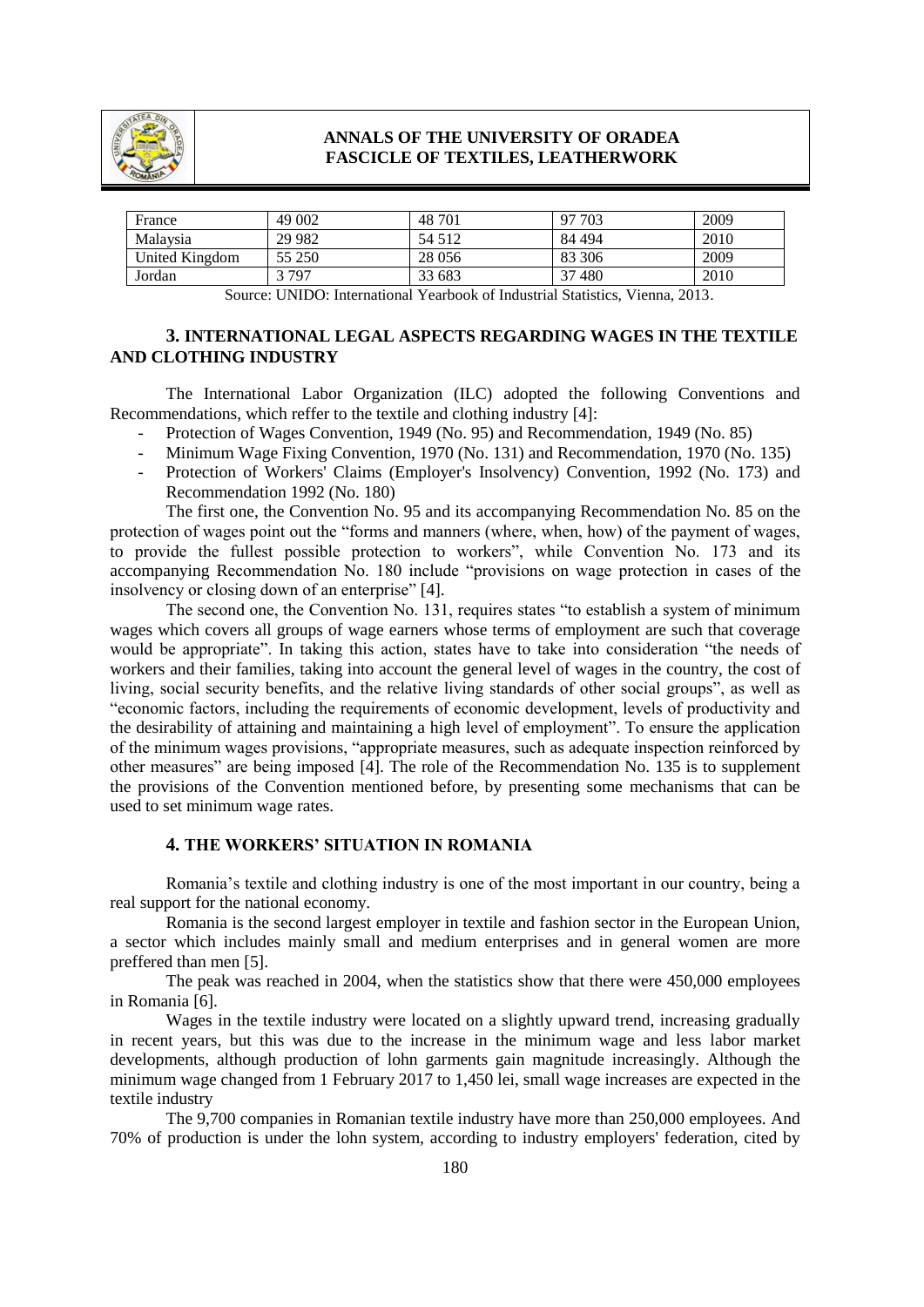

Wall-Street.ro. Zara, H & M, Louis Vuitton, Armani are just some of the fashion companies working with factories in Romania.

In Romania, the lohn production is represented by foreign companies that choose to open production places and make garments locally and later export them for marketing abroad. This process has gradually led to the decrease of the domestic production, which had suffered from the disappearance of Romanian suppliers of raw materials.

In other words, in the field of the textile and clothing, Romania has declined in recent years, and the only sector that was developed was that of the lohn production, which is characterized primarily by cheap and unqualified personnel.

The most commom salary in a manufacturing textile factory is the minimum wage. Sometimes, performance bonuses are added, depending on the number of products shipped, overtime and bonuses for night or weekend. Employees can benefit from meal tickets or transportation provided. Depending on this, employees can achieve a net salary of between 1,100 and 1,700 lei, but not many are those who come to collect at the end more than 1,200 lei.

Regarding the wage of skilled workers, technicians can earn up to 2,100 lei monthly and the salary of the operators who work with numerical control (CNC) may also be 2,500 lei. Currently, all companies in the textile focus on application of the minimum wage, but there are pressures on the cost of labor for those working in the lohn system, that restricts salary increases, while maintaining a competitive price.

If referring to the working conditions, Romanian employees complain about:

- low wages, not sufficient for a decent living;
- illegal overtime practices, the overtime is not organised officially and is not paid at the legally rate;
- the working conditions are not healthy, by the contrary, they are dangerous for the employees;
- the lack of strong unions that would have the possibility to pretend increases of wages;
- short-time labor contracts.

The rights and obligations concerning the employment relationship between the employer and the employee are established by law through negotiations under collective agreements and individual employment contracts.

According to article 39 of the Romanian Labor Code, employees' rights are [7]:

- the right to remuneration for their work;
- right to daily and weekly rest;
- the right to annual leave;
- the right to equal opportunities and treatment;
- the right to dignity at work;
- the right to safety and health at work:
- right of access to vocational training;
- right to information and consultation;

right to take part in the determination and improvement of working conditions and working environment;

- the right to protection in case of dismissal;
- the right to collective bargaining;
- the right to participate in collective actions;
- the right to form or join a union;
- other rights provided by law or collective agreements.